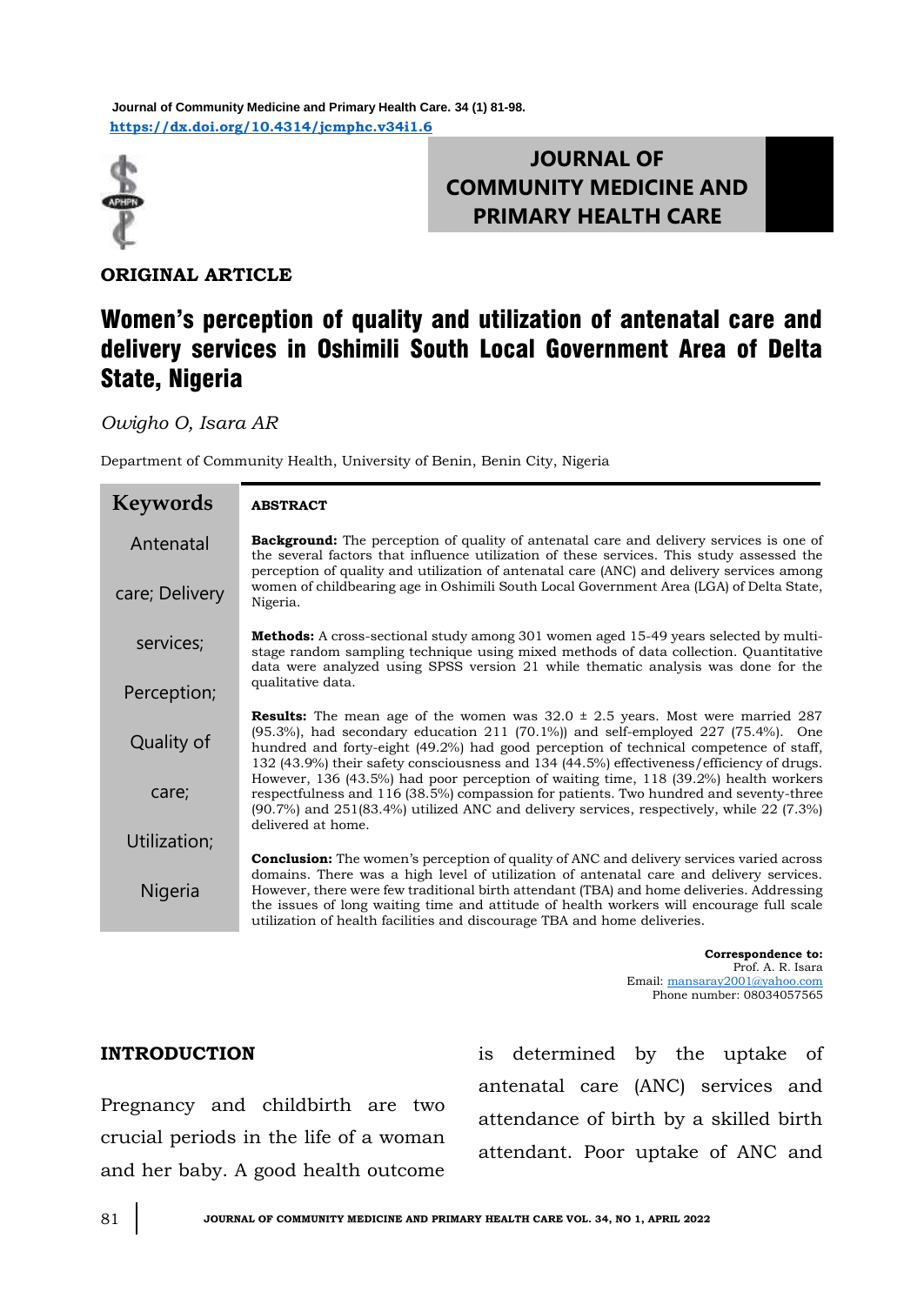delivery services are a significant contributor to maternal and neonatal deaths and disability. Currently, newborn mortality rate in Nigeria stands at 39 per 1000 live births and maternal mortality ratio (MMR) is estimated at 512 per 100,000 live births, ranking among the highest in the world.<sup>1</sup> In 2017, the national ANC utilization rate in Nigeria was 49% (it was lowest in the North East, as low as 27% in Yobe State), while health facility delivery rate was 38% (as low as 9% in Yobe State also).2-4 An analysis of state-level trends for a range of Nigeria's key maternal and child health outcomes and interventions from 2000 to 2013 showed that the MMR in the North East of Nigeria stood as the highest at 1,549 per 100,000 live births, the South South at 391 per 100,000 while the South West had the lowest at 165 per 100,000 live births.<sup>5</sup> These worrisome high figures unveiled Nigeria as a major contributor to the sub-Saharan MMR. The maternal health indices in Delta State, Nigeria, have not been satisfactory despite the presence of the statewide free maternal program where women have free access to antenatal, delivery and postnatal services in public healthcare facilities.<sup>6</sup> The report from

previous surveys in Delta State revealed MMR of about 300 per 100,000 live births.4,7

The major factors that act as barriers to the utilization of maternal health services in Nigeria are conceptualized in the Andersen's behavioral model and the three delays model of maternal health care utilization<sup>8,9</sup> (Figure 1). Andersen proposes that the relevant factors can be grouped into three main categories: an individual's predisposition to use medical services (age, gender, residence, occupation, education, ethnicity, and attitudes toward health); enabling or impeding circumstances (community factors that affect the availability and accessibility of health care); and the need for health care (types of illness, perceived health status, and expected outcome of treatment).<sup>8</sup> On the other hand, delay in decision to seek care is mainly from socio-demographic factors, delay in reaching care is related with factors of physical and economical accessibility while delay in receiving adequate health care occur as a result of factors related with quality of health care in facilities.<sup>9</sup>

The Institute of Medicine defined quality of care as the degree to which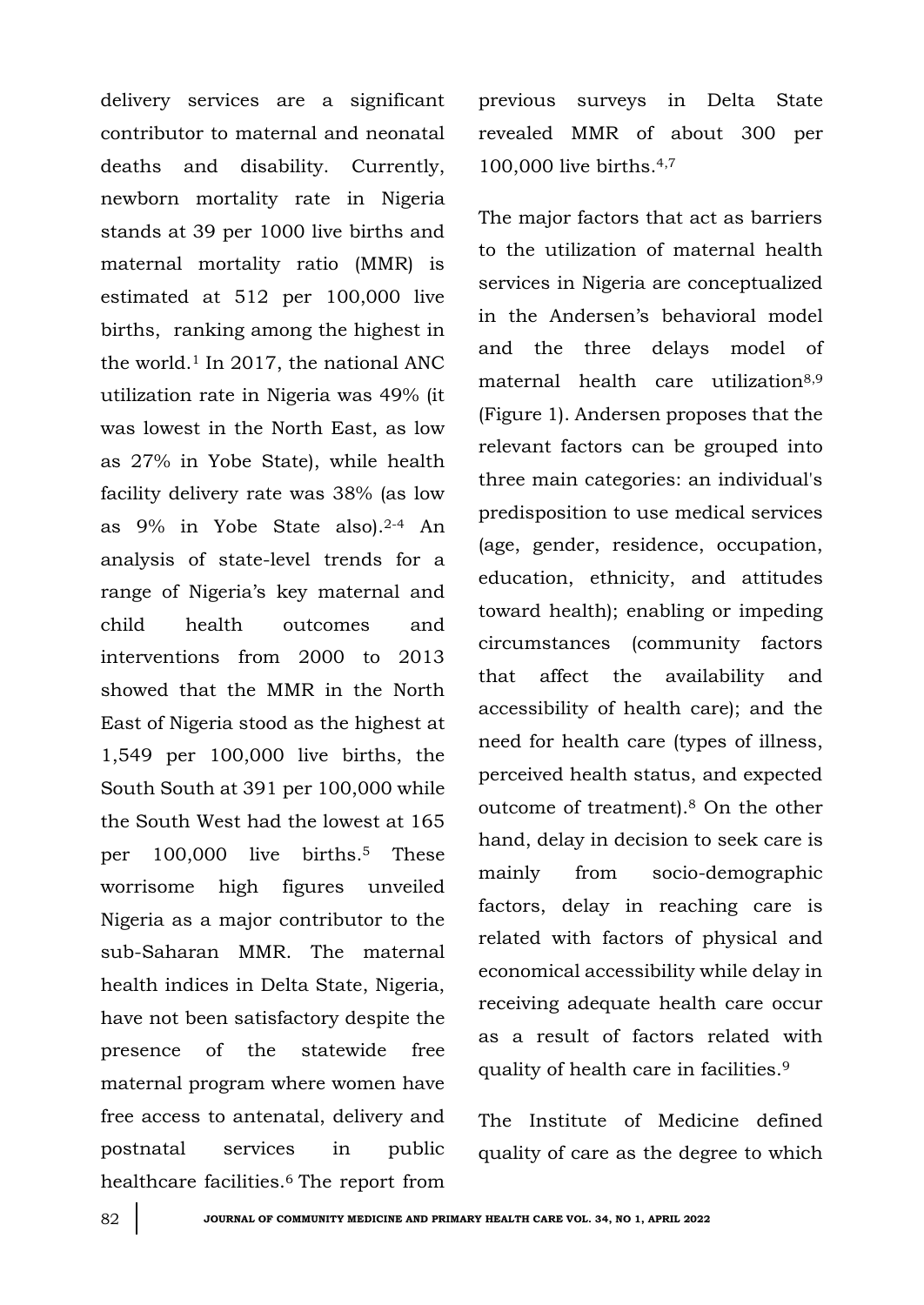health services for individuals and populations increase the likelihood of desired health outcomes and are consistent with current professional knowledge. <sup>10</sup> Women's perception of the quality of ANC and delivery services is a major factor that influences their decision to use or continue with these services and to recommend the services to others. Client's perception has traditionally been linked to the quality of services given and the extent to which specific needs are met. Various factors including attitude of staff, cost of care, time spent at the hospital and doctor communication have been found to influence client's perception. Perception of low quality of care has been reported as a major factor for nonutilization or bypassing of health services by patients.<sup>11</sup>

Patients' satisfaction is related to the extent to which general health care needs and condition-specific needs are met.<sup>12</sup> Satisfied clients are likely to come back for the services and recommend service to others. A qualitative assessment of women's satisfaction with maternal health care in referral hospitals across Nigeria reported that many women had areas of dissatisfaction, or were not satisfied at all with the quality of care. The reasons for dissatisfaction included poor staff attitude, long waiting time, poor attention to women in labour, high cost of services, and substandard facilities.13 The obvious implications of this finding include non-utilization of ANC and delivery services in modern healthcare facilities and differential preference for TBAs in the communities. Another qualitative study aimed at exploring the barriers to the uptake of maternal health services from the perspectives of both women and health care professionals in Eku Town of Delta State Nigeria, found that majority of women preferred non-skilled TBAs over the hospital health service. The TBAs were viewed as more caring; with orthodox practice not being socially, culturally and religiously friendly.<sup>14</sup>

In order to improve maternal, child and newborn health indices, the Delta State government commenced free maternal health services in the state over a decade ago. To the best of our knowledge, an evaluation of the quality of care and the client's experiences vis-a-vis their perceptions of the services since the launch of the programme has not been documented.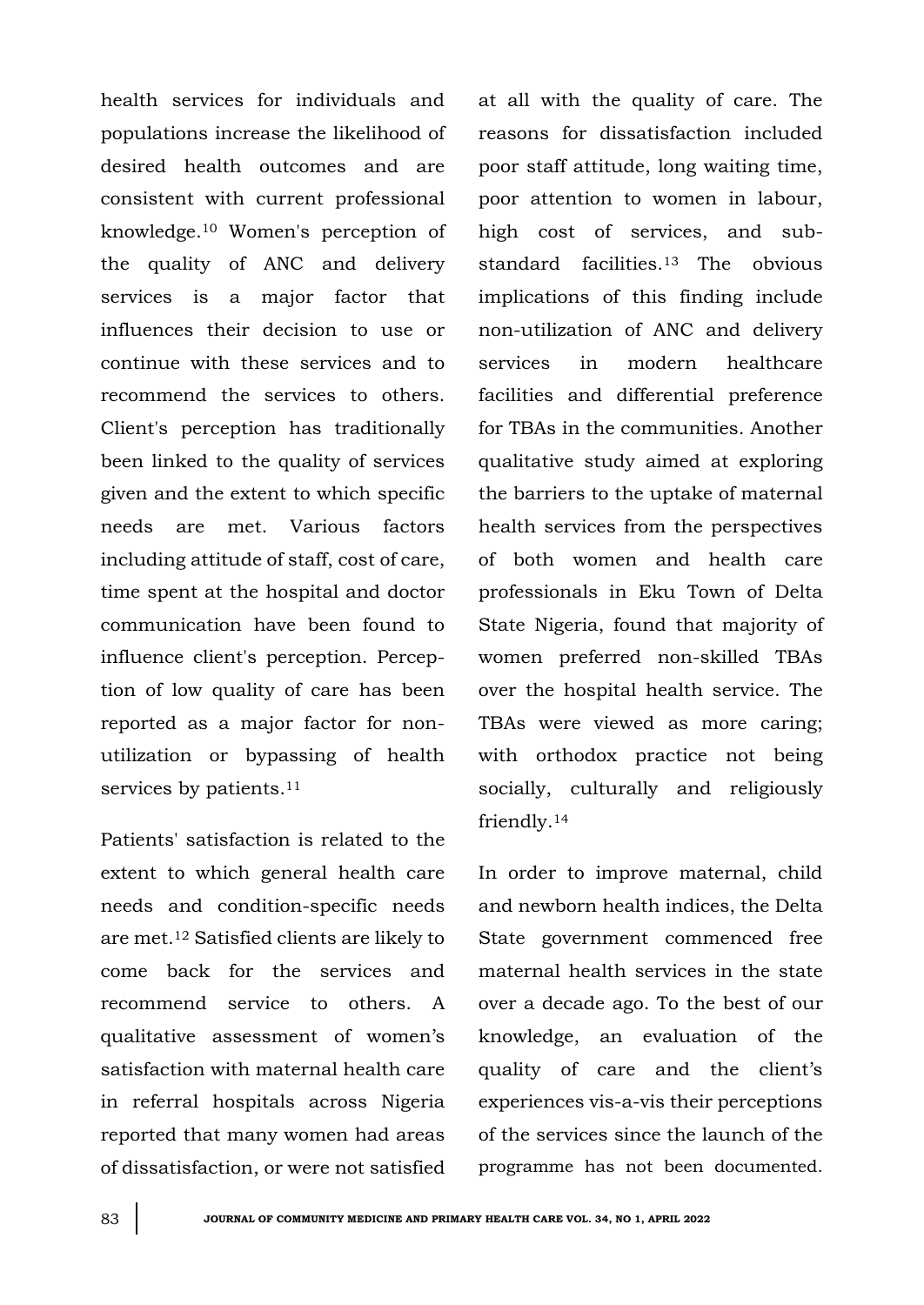The aim of this study was to assess the perception of quality of care and its influence on the utilization of ANC and delivery services among women of child bearing age in Oshimili South LGA of Delta State, Nigeria.

## **METHODOLOGY**

**Study Area:** The study was carried out in Oshimili South LGA, one of the 25 LGAs making up Delta State, Nigeria from 11th of November 2019 to 17th of January 2020. Its headquarters is in Asaba, the Delta State Capital. Oshimili South LGA has a land area of approximately 603 square kilometres.<sup>15</sup> As at the time of the study, it has a projected population of 206,600 and an estimate of 54,117 women aged between 15-49 years from the 2006 National Population and Housing Census.16 The LGA has nine Primary Health Centers, two General Hospitals and one Federal Medical Centre. It has nine wards and six major communities namely Asaba, Oko, Okwe, Illah, Ebu, Eze. The occupants are mostly civil servants, traders and farmers and the languages spoken are mainly Ibo and English. Christianity is the predominant religion of indigenes of the LGA.

**Study design and population:** This was a community based crosssectional study which utilized both quantitative and qualitative data collection methods. The study population comprised of women of child bearing who had lived for at least one year in the LGA and carried at least one pregnancy to term while resident in the LGA. This is to ensure that participants have had reason to utilize maternal health services in the LGA.

**Sample size determination and sampling:** The minimum sample size of 273 was required for this study. It was calculated using the formula for single proportions (n =  $z^2pq/d^2$ ) in a cross-sectional study.17 The following assumptions were made at 95% confidence interval: the estimate of the expected proportion (p) of 76.8% being the proportion of women who utilized ANC services in a study carried out to determine the factors affecting the utilization of ANC services in Ibadan, Nigeria,<sup>18</sup> and a desired level of absolute precision (*d*) of  $\pm$  5%. Proportional allocation was done to determine the number of participants recruited from the selected communities for the study.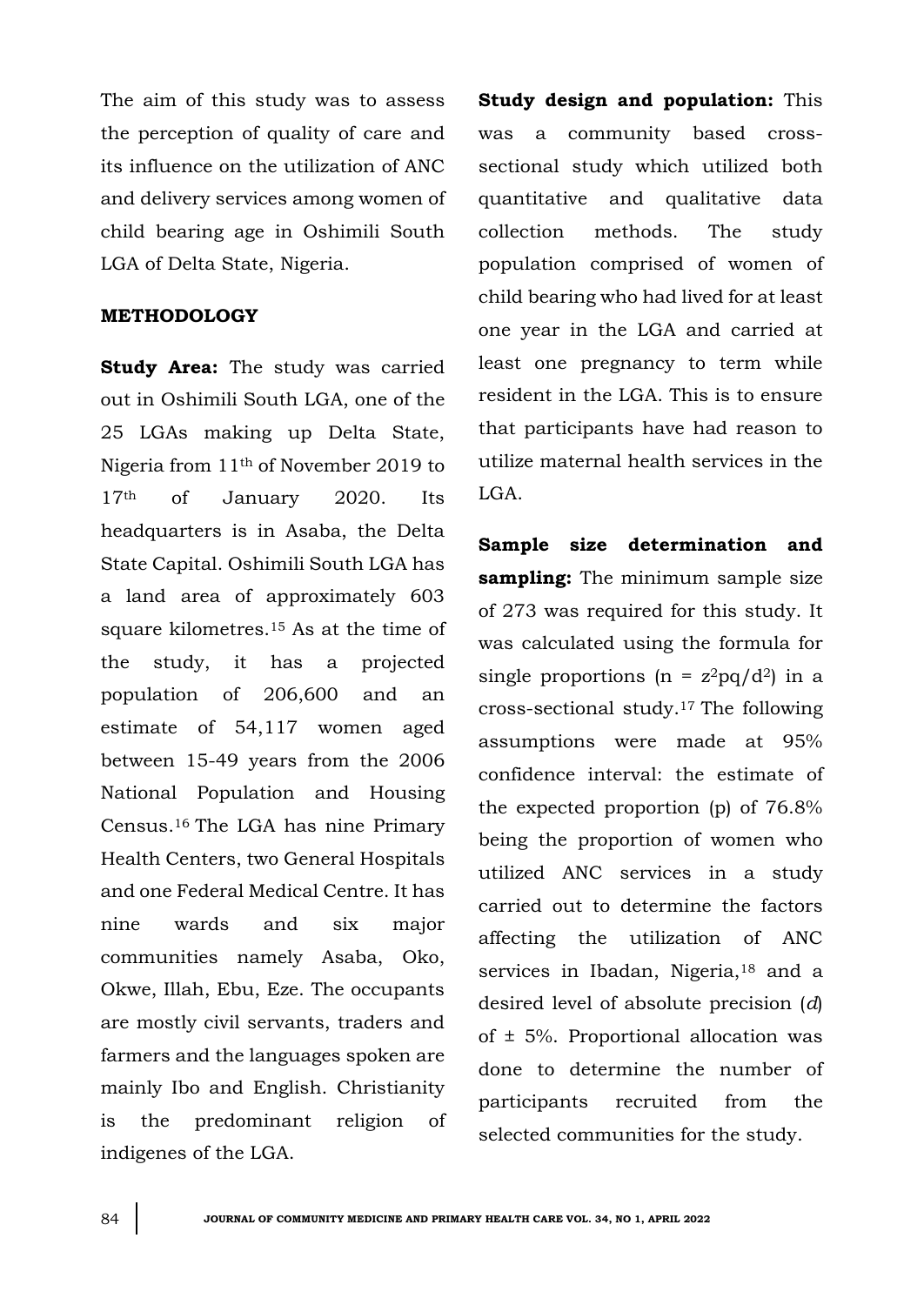A multi-stage random sampling technique involving four stages was used to recruit the study participants for the quantitative survey. Stage one: six wards were selected from the nine wards in Oshimili South LGA by simple random sampling technique by balloting. The selected wards were Umuagu, Umuonaje, Cable, Oko, Uzoigwe and Okwe wards. Stage two: two communities were selected from each of the six selected wards by simple random sampling technique to give a total of 12 communities which included; Ogboofu, Jarett/Abagana, Omerigboma, Oko-Amakom, Umuafu, Umuofor, Otuogu, Ogbeilor, Okelue, Abuta, Uzoigwe and Anwai communities. Stage three: houses were selected by systematic random sampling method using the PHC house numbering system as the sample frame. The number of houses in each community was enumerated. The sampling interval (n) was determined by dividing the number of houses in each selected community by the desired sample size for that community. The starting point on each of the community was chosen by simple random sampling method and every nth house was subsequently selected. Stage four: in any selected house, one household was used for the study. However, if there are more than one household in a house, simple random sampling was used to select the household that will participate in the study. In each selected household, eligible woman of child bearing age who met the inclusion criteria were recruited for the study. The respondents for the qualitative study who were women of child bearing age were purposely recruited.

**Data collection and analysis:** For the quantitative survey, a structured interviewer-administered questionnaire adapted from Factor analysis from Perceived Quality Primary Care Service Scale19 was used for the collection of quantitative data. The questionnaire consisted of sections on socio-demographic characteristics of respondents, perception of quality of ANC and delivery services, level of utilization of ANC and delivery services and factors that could influence the use of ANC and delivery services. Perception of quality was assessed in domains of technical competence, effectiveness/efficiency, safety, waiting time, attitude of HCWs and equipment/environment. Participants rated their own perception of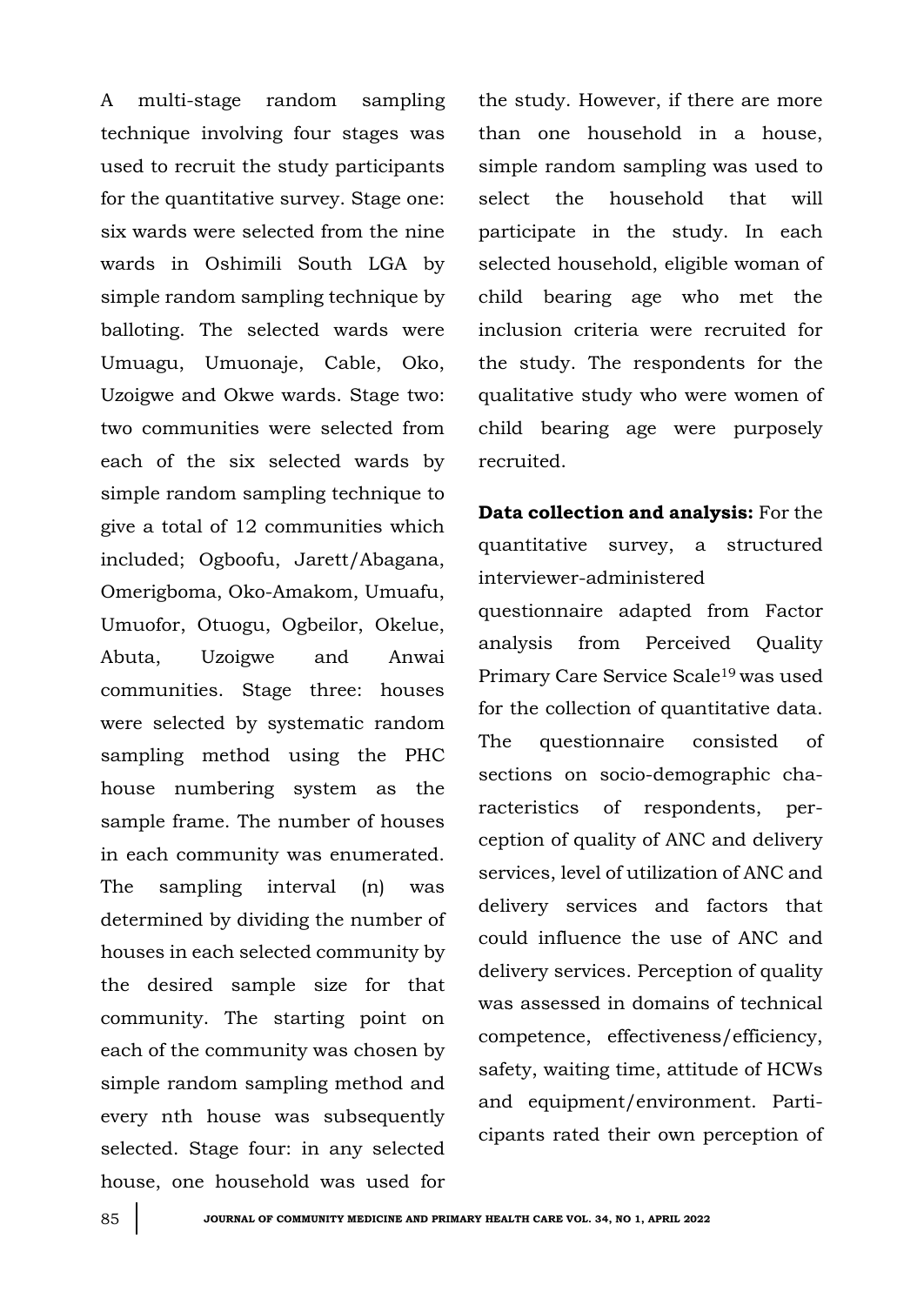each attribute on a 3-point Likert scale of 'Good', 'Fair' or 'Poor'.

In the qualitative interview, a Focus Group Discussion (FGD) guide was used for data collection. Six FGD sessions lasting between 60 to 90 minutes were held with 8-10 participants. The FGD participants were homogenous for age i.e., each group consisted of participants who were within five years age bracket. The sessions were recorded, transcribed and analyzed. The FGD guide explored four themes, namely: where women in the LGA mainly access ANC and delivery services; how women perceive the ANC and delivery services provided in the LGA; how their perception influenced their utilization of these services and other factors that influence utilization of ANC and delivery services in the LGA. Four trained research assistants who were members of the National Youth Service Corp (NYSC) in the communities assisted in data collection.

Quantitative data collected were screened for completeness, coded and analyzed using IBM SPSS version 21.0 (IBM Corp, Armonk, NY, USA). The socio-demographic characteristics of the participants, their perception of quality of ANC and delivery services and their utilization of these services including some barriers to the utlization of these services were summarized using frequencies and proportions. Content analysis along thematic lines was done for the qualitative data gotten from the FGD. The themes included perception of quality of care, utilization and barriers to utilization of ANC and delivery services.

**Ethical Consideration:** Ethical approval to conduct the study was obtained from the Ethics and Research Committee of the University of Benin Teaching Hospital (Protocol number: ADM/E22/A/VOL. VII/14828). The head of the respective communities where this study was carried out also gave permission for the study. A written informed consent was obtained from participating women after full assurance of confidentiality.

#### **RESULTS**

A total of 301 women of child bearing age with a mean age of  $32.0 \pm 2.5$ years participated in this study. Most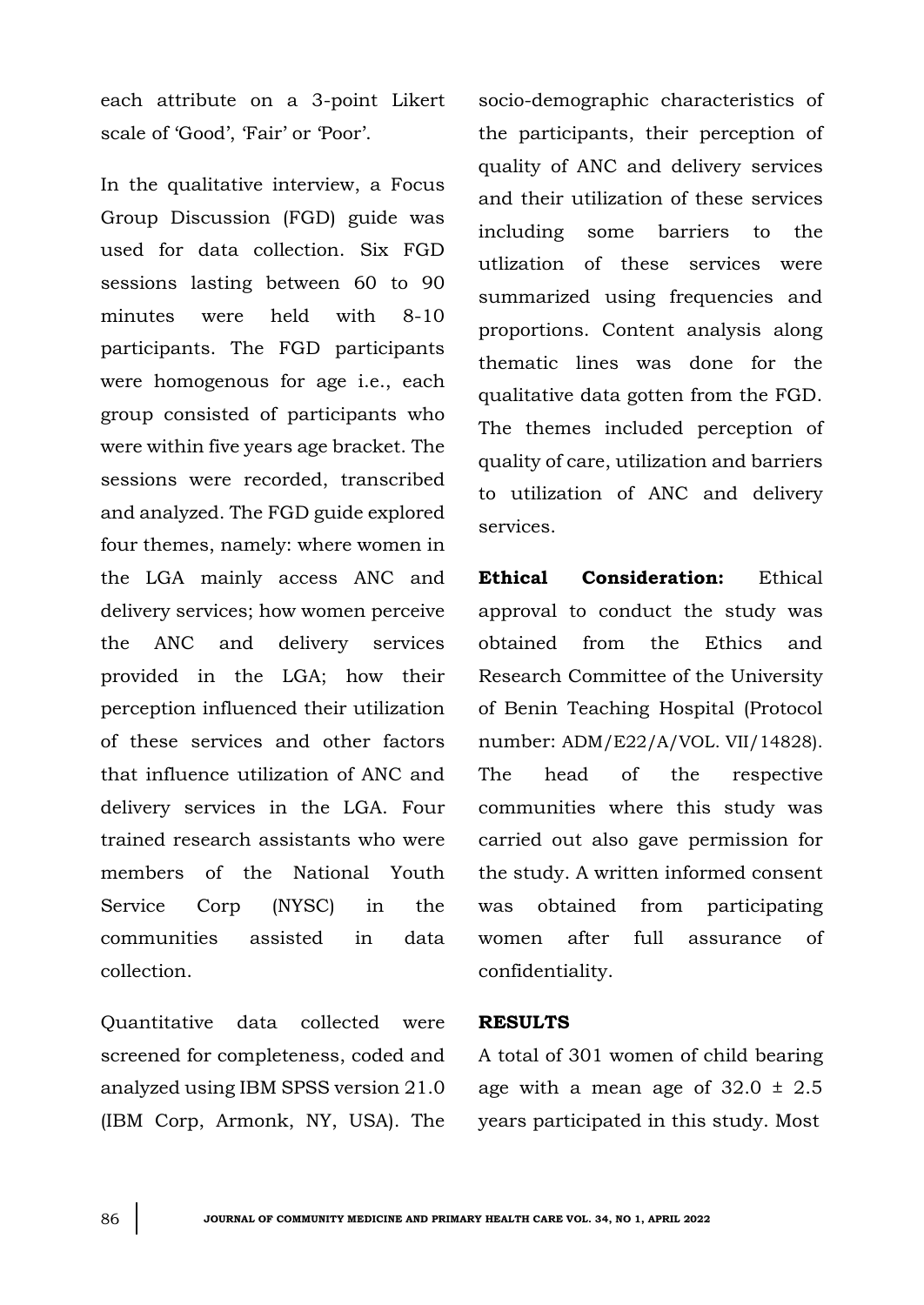

**Figure 1: Conceptual framework of utilization of ANC and delivery services.**

*Adapted from the Anderson's behavioural model of determinants of health services utilization and the three delays model of maternal health service utilization*

of them were married, 287 (95.3%) and Christians, 288 (95.7%). Majority of the women had secondary level of education, 211 (70.1%) and 227 (75.4%) were self-employed. Only 17 (6.5%) earn a monthly income of 50,000.00 naira (122 USD) while 112 (42.9%) earned between 10,000.00 and 19,999.00 naira (24 – 49 USD). Fifty-two (17.3%) had four children and above (Table 1). Table 2 shows the perception of the quality of care of ANC and delivery services by the women. Overall, a higher proportion of them had a good perception of technical competence of health workers, their safety consciousness

and effectiveness/ efficiency of drugs. Almost half of them 148 (49.2%) had a good perception of HCWs examination skills, 146 (48.5%) had good perception on the relevance of recommended drugs and tests, 75 (24.9%) had poor perception of availability of prescribed drugs while 132 (43.9%) had good perception of the safety consciousness of the health workers while attending to patients. On the skill and competence of doctors in the Federal Medical Centre, one FGD participant stated:

"*The doctors in the FMC know their work, you can get any kind of treatment there. They*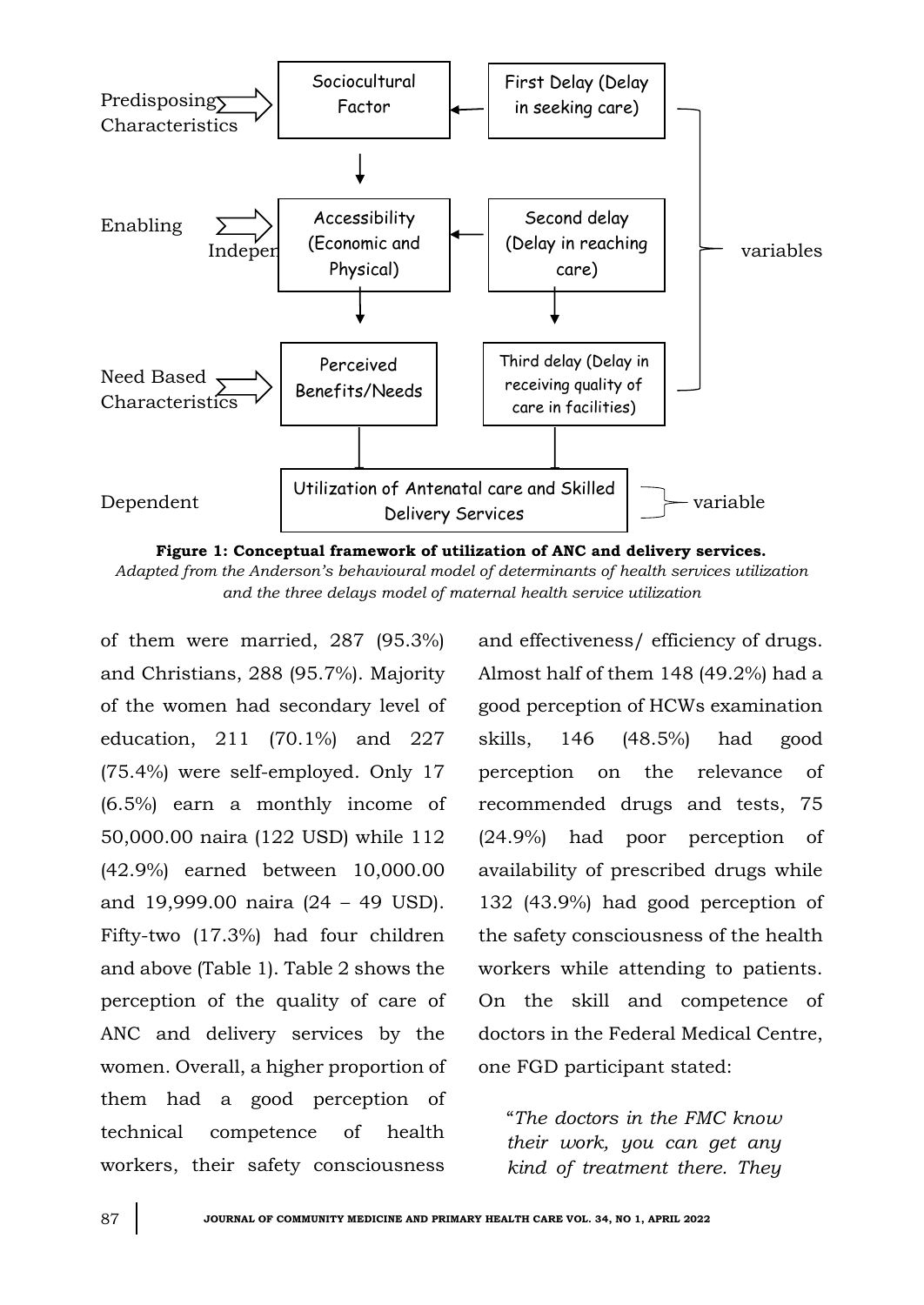*don't refer anyhow like all these small hospitals.*" (Participant from Uzoigwe ward).

Concerning attitude of health workers, a higher proportion had poor perception of their respect for patients, 118 (39.2%) and compassion towards patient 116 (38.5%). About one-third 97 (32.3%) had poor perception of the time and attention health workers give to patient while 125 (41.5%) had good perception of it. An FGD participant commenting on the attention from health workers in government hospitals stated:

"*People say if they go there, they don't care for them. Instead of the nurse to come and help you when you're in labour, it's the cleaner that helps you.*" (Participant from Cable ward)

Few of the FGD participants commended the health workers. They attributed health workers poor attitude towards patients to the large number of patients which oftentimes overwhelm them, and the long duration of hours they work. About the general hospital, one of them said:

"*They are trying, the people are too plenty. Everybody goes there because the services are free. Government should*  *employ more people so that the pressure will not be too much for them.*" (Participant from Cable ward)

A higher proportion of the women, 136 (43.5%) had a poor perception of waiting time when they access ANC and delivery services. But majority perceived the adequacy of equipment in the health facility 138 (45.8%) and adequacy of the space for patients/visitors in the waiting area 141 (46.8%) as good. One FGD participant has this to say:

"*The time we spend in the hospital is too long. Any day, you go to the hospital, you wait and wait. The workers don't resume on time. Most of them resume by 10 am and we have to go to the hospital as early as 7 am and sometimes by 3 pm, you are yet to see a doctor, sometimes you don't even get to see a doctor*." (Participant from Umuagu ward)

Most of the women 273 (90.7%) had ANC in a health facility in their last pregnancy. A higher proportion of those who had ANC in the health facility  $123$  (45.1%) had more than 8 visits. Also, majority of them 251 (83.4%) delivered in a health facility, while 22 (7.3%), 16 (5.3%) and 12 (4.0%) delivered at home, TBA and maternity/nursing home, respectively.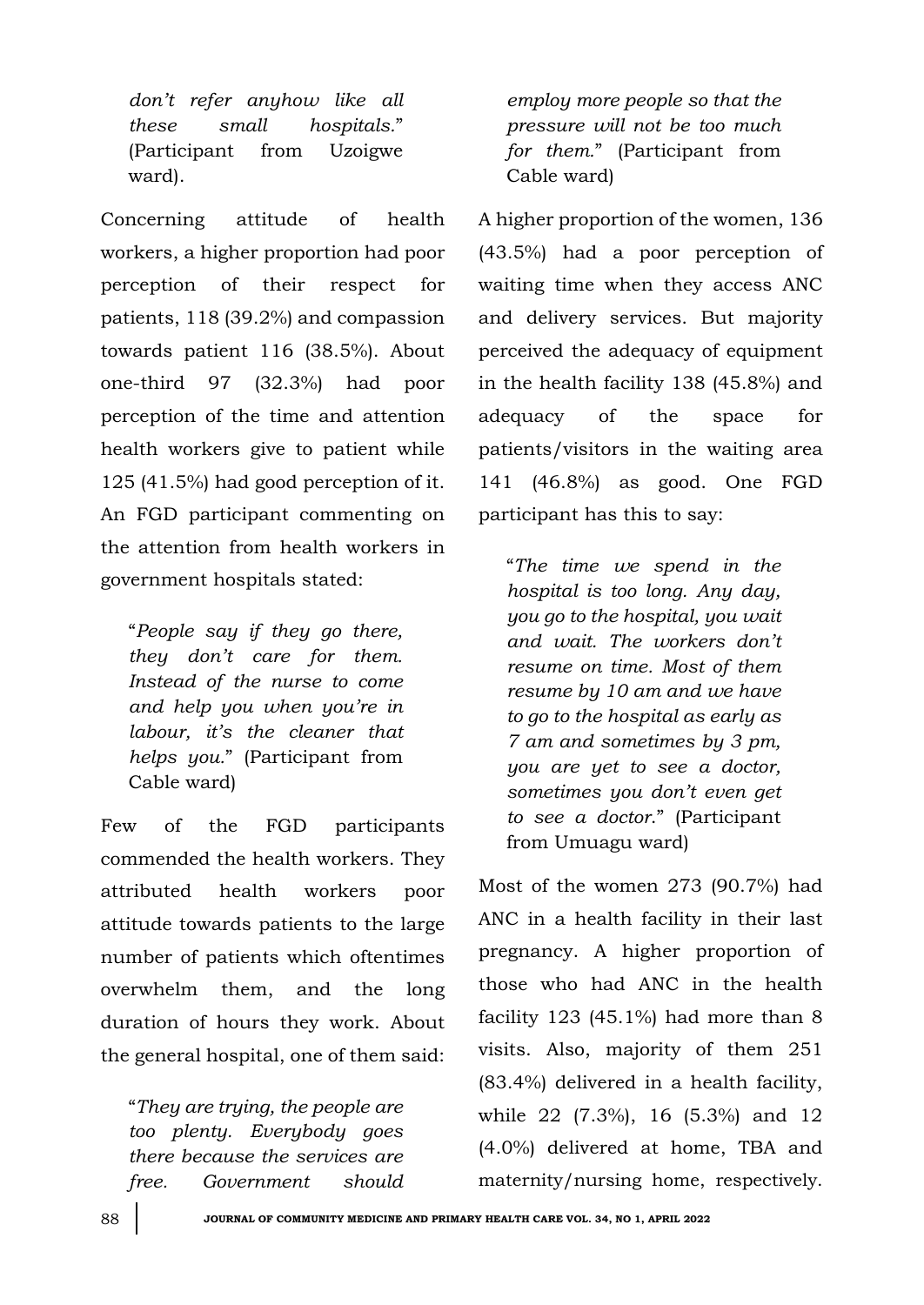The quality of care received was the major reason why more than half 174 (57.8%) of the women delivered in the respective places. Most of them 273 (90.7%) planned to deliver where they delivered. Over three-quarters 234 (77.7%) expressed willingness to deliver in a health facility if they had another pregnancy while 67 (22.3%) said they will not (Table 3). In the FGD sessions, poor attention and lack of compassion from health workers were identified as factors that negatively influenced utilization of ANC and delivery services. A participant who was delivered by a TBA stated:

*"Me, I don't go to the hospital because people always say that they don't take care of somebody there. When my husband's sister was pregnant, she went there. They checked her and said everything was normal and they left her, they did not check on her till she started pushing. A cleaner had to help her to give birth and she had a very terrible tear."* (Participant from Okwe ward)

Another participant who gave birth at home corroborated this finding. She said:

*"Me, I don't give birth in the health center because the news I hear is that if you go, you'll suffer. The labour will be paining you, they'll still be punishing you and even use cane on you. They make statements like Madam, it's not me that sent you, when you were at it, did you not enjoy it, that's why I decided that for me to be alive, it's better for me to stay at home.*" (Participant from Cable ward)

Almost all the FGD participants asserted that long waiting time influences utilization of services negatively. On the reason why a participant goes to a maternity home being run by an auxiliary nurse, she has this to say:

"*Me, I like to go to the maternity because they do sharp sharp, they don't waste time before they attend to you like these hospitals.*" (Participant from Oko ward)

Some barriers to the utilization of ANC and delivery services are shown in Table 4. Half of the women 152 (50.0%) reported poor access road to the health facility while 109 (36.6%) lack of means of transportation to a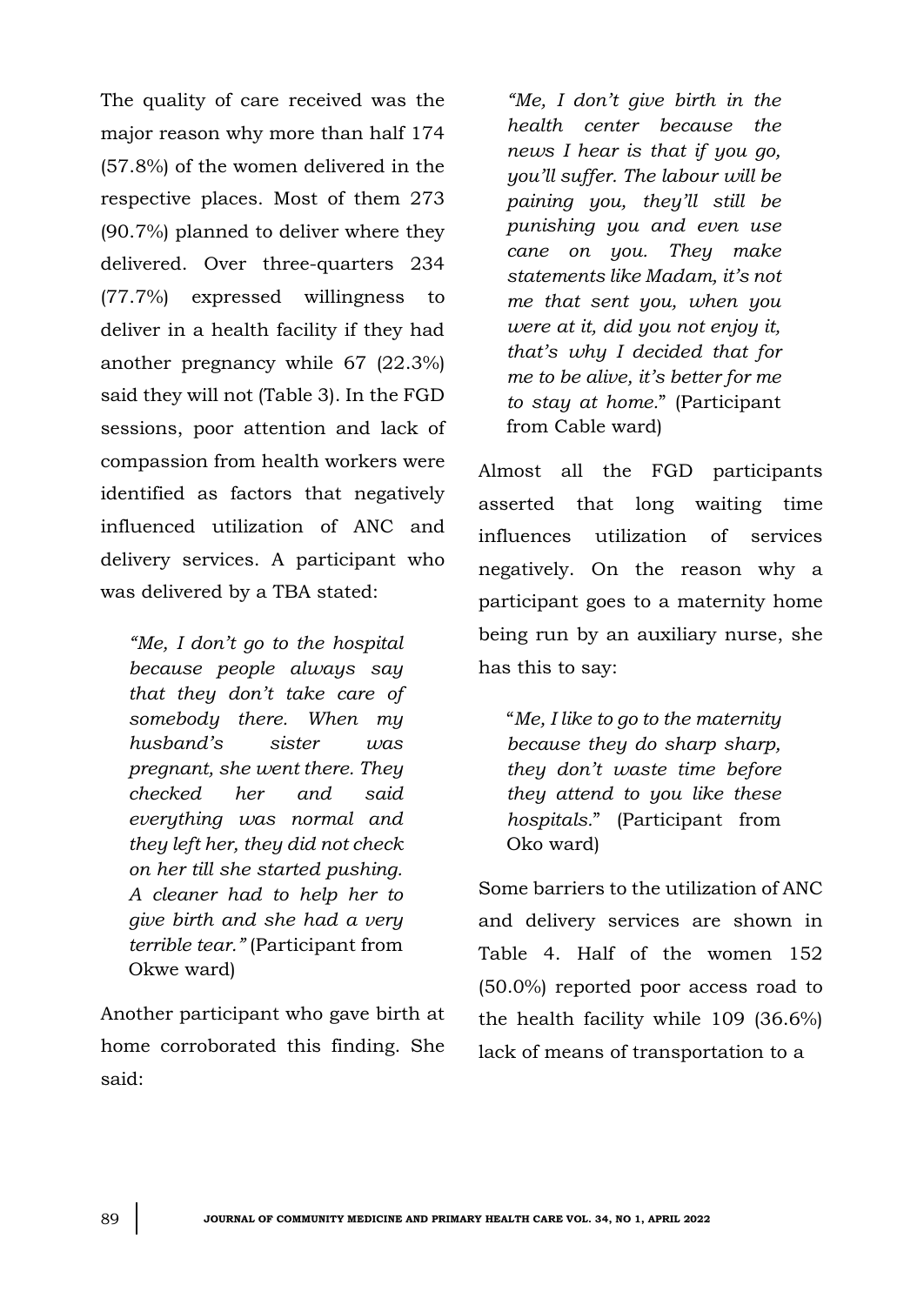| Table 1: Socio-demographic characteristics of respondents |                     |         |
|-----------------------------------------------------------|---------------------|---------|
| Variable                                                  | Frequency $(n=301)$ | Percent |
| Age group (years)                                         |                     |         |
| $15 - 19$                                                 | $\overline{4}$      | 1.3     |
| 20-29                                                     | 109                 | 36.2    |
| 30-39                                                     | 141                 | 46.8    |
| 40-49                                                     | 47                  | 15.7    |
| Mean age of $32.0 \pm 2.5$ years                          |                     |         |
| <b>Marital status</b>                                     |                     |         |
| Married                                                   | 287                 | 95.4    |
| Single                                                    | 10                  | 3.3     |
| Widowed                                                   | 4                   | 1.3     |
| Occupation                                                |                     |         |
| Self Employed                                             | 227                 | 75.4    |
| Housewife                                                 | 40                  | 13.3    |
| Employed (Public or private sectors)                      | 22                  | 7.3     |
| Farmer                                                    | 12                  | 4.0     |
| Monthly income in naira*                                  |                     |         |
| < 10000                                                   | 61                  | 23.4    |
| $10000 - 19999$                                           | 112                 | 42.9    |
| 20000 - 49999                                             | 71                  | 27.2    |
| ≥50000                                                    | 17                  | 6.5     |
| Level of education                                        |                     |         |
| None                                                      | 5                   | 1.7     |
| Primary                                                   | 42                  | 14.0    |
| Secondary                                                 | 211                 | 70.1    |
| Tertiary                                                  | 43                  | 14.3    |
| Religion                                                  |                     |         |
| Christianity                                              | 288                 | 95.7    |
| Islam                                                     | 12                  | 4.0     |
| African Traditional Religion                              | $\mathbf{1}$        | 0.3     |
| <b>Number of Children</b>                                 |                     |         |
| $1 - 2$                                                   | 127                 | 42.2    |
| $3 - 4$                                                   | 122                 | 40.5    |
| $\geq 4$                                                  | 52                  | 17.3    |

\**n = 261*

health facility. The time taken to get to the nearest health facility for 62 (20.6%) of the women was more than 30 minutes. Twenty-three (7.6%) of the women were engaged in some cultural practices during pregnancy. These includes: intake of herbal medication, abdominal massage, piecing clothing with safety pin, avoidance of protein intake and consumption of chalk/clay. The cost

of transportation to the nearest facility for 12 (4.1%) women was more than 300 naira (0.73 USD). Availability and proximity to a health facility was identified as factors that could influence where women sought health care. An FGD participant stated:

"*We don't have any option, this is the only place we have here, if you want to go the general hospital, you will spend 800*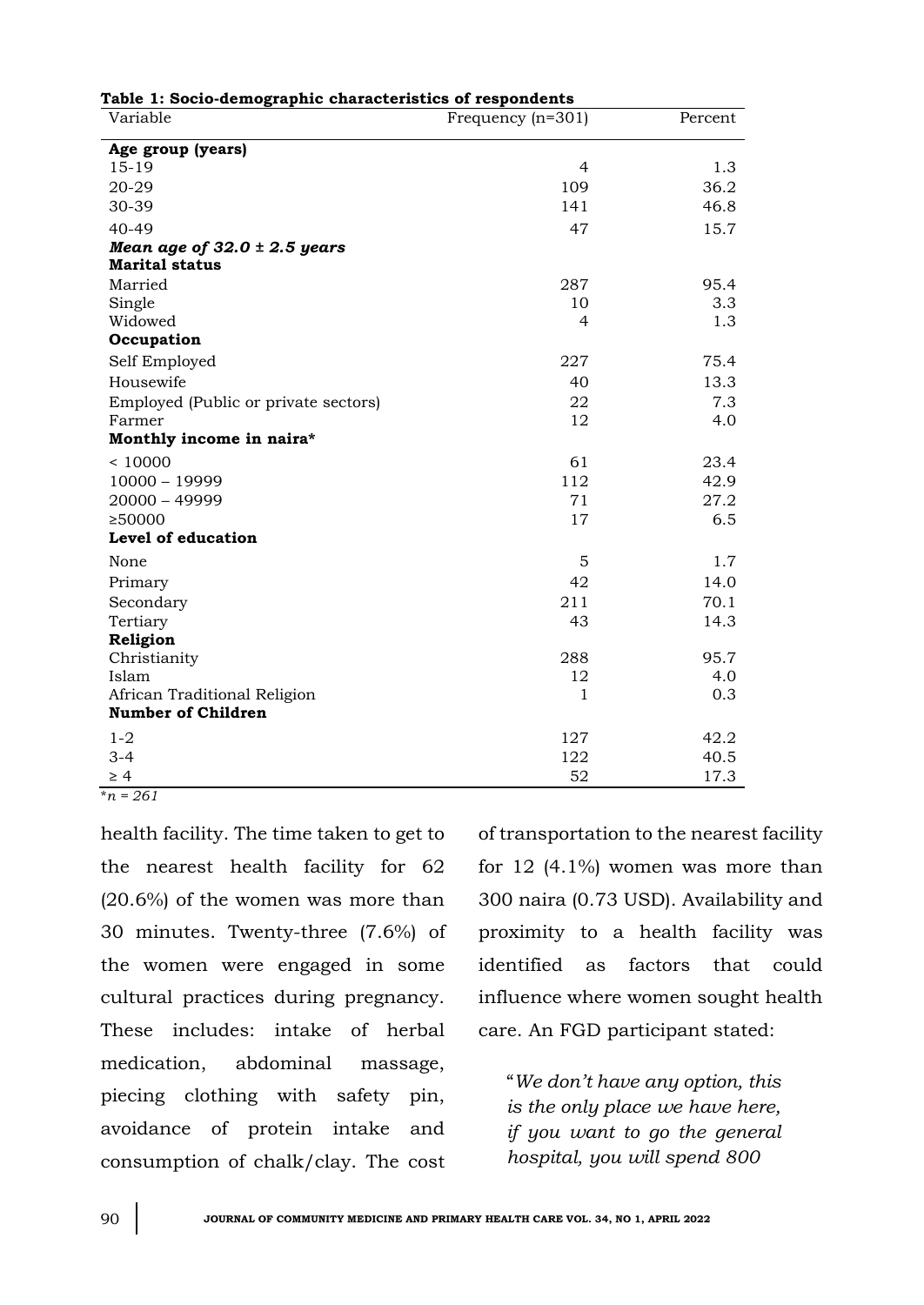### **Table 2: Perception of quality of ANC and delivery services**

| Domain                                                      | Poor       | Fair       | Good       |
|-------------------------------------------------------------|------------|------------|------------|
|                                                             | $n$ (%)    | $n$ (%)    | $n$ (%)    |
| <b>Technical competence</b>                                 |            |            |            |
| How doctors/nurses examine their patients                   | 52 (17.3)  | 101(33.5)  | 148 (49.2) |
| Doctors/nurses give right treatment to patients             | 45 (15.0)  | 115(38.2)  | 141 (46.8) |
| How well doctors/nurses monitor patients' recovery          | 38 (12.7)  | 125(39.9)  | 138 (47.4) |
| The skill of doctors/nurses                                 | 39 (13.0)  | 136 (45.2) | 126 (41.8) |
| Effectiveness/efficiency                                    |            |            |            |
| Availability of prescribed drugs in the health facility     | 75 (24.9)  | 100(33.2)  | 126 (41.8) |
| Effectiveness of prescribed drugs                           | 23 (7.6)   | 144 (47.9) | 134 (44.5) |
| Drugs and test recommended for patients are needed          | 38 (12.7)  | 117 (38.9) | 146 (48.5) |
| <b>Safety</b>                                               |            |            |            |
| Safety consciousness of staff while attending to patients   | 62 (20.6)  | 107(35.5)  | 132 (43.9) |
| <b>Attitude of health workers</b>                           |            |            |            |
| Doctors/nurses respect for patients                         | 118 (39.2) | 71 (23.6)  | 112 (37.2) |
| Doctors/nurses compassion towards patients                  | 116 (38.5) | 75 (24.9)  | 110 (36.6) |
| Time and attention doctor/nurse gives to patients           | 97 (32.3)  | 81 (25.2)  | 125(41.5)  |
| <b>Waiting time</b>                                         |            |            |            |
| Time patients waited before being attended to               | 131 (43.5) | 60 (19.9)  | 110 (36.6) |
| Equipment/environment                                       |            |            |            |
| Adequacy of equipment in the health facility                | 26 (8.7)   | 137(45.5)  | 138 (47.4) |
| Adequacy of space for patients/visitors in the waiting area | 31 (10.3)  | 129 (42.9) | 141 (46.8) |

*n = 301*

#### **Table 3: Utilization of ANC and delivery services**

| <b>Variable</b>                                        | Frequency (n=301) | Percent |
|--------------------------------------------------------|-------------------|---------|
| <b>Attendance at ANC</b>                               |                   |         |
| Yes                                                    | 273               | 90.7    |
| No                                                     | 28                | 9.3     |
| Time of Registration for ANC*                          |                   |         |
| 1st trimester                                          | 115               | 42.1    |
| 2 <sup>nd</sup> Trimester                              | 113               | 41.4    |
| 3rd Trimester                                          | 45                | 16.5    |
| ANC visit in last pregnancy*                           |                   |         |
| $<$ 4                                                  | 31                | 11.4    |
| $4 - 7$                                                | 119               | 43.6    |
| $\geq 8$                                               | 123               | 45.1    |
| <b>Place of delivery</b>                               |                   |         |
| General Hospital                                       | 108               | 35.9    |
| Private Hospital                                       | 83                | 27.6    |
| PHC Centre                                             | 56                | 18.6    |
| Home                                                   | 22                | 7.3     |
| Traditional Birth Attendant                            | 16                | 5.3     |
| Maternity/Nursing Home                                 | 12                | 4.0     |
| <b>Federal Medical Centre</b>                          | 4                 | 1.3     |
| Reason for delivery at this place                      |                   |         |
| Quality of care                                        | 174               | 57.8    |
| Nearness to home or work                               | 60                | 19.9    |
| Cost of services                                       | 35                | 11.6    |
| Better attitude of health workers                      | 21                | 7.0     |
| Spouse's preference                                    | 11                | 3.7     |
| Planning for place of delivery                         |                   |         |
| Planned                                                | 273               | 90.7    |
| Not planned (due to complications)                     | 28                | 9.3     |
| Willingness to deliver in a health facility in another |                   |         |
| pregnancy                                              |                   |         |
| Yes                                                    | 234               | 77.7    |
| No                                                     | 67                | 22.3    |

 $\frac{18}{12}$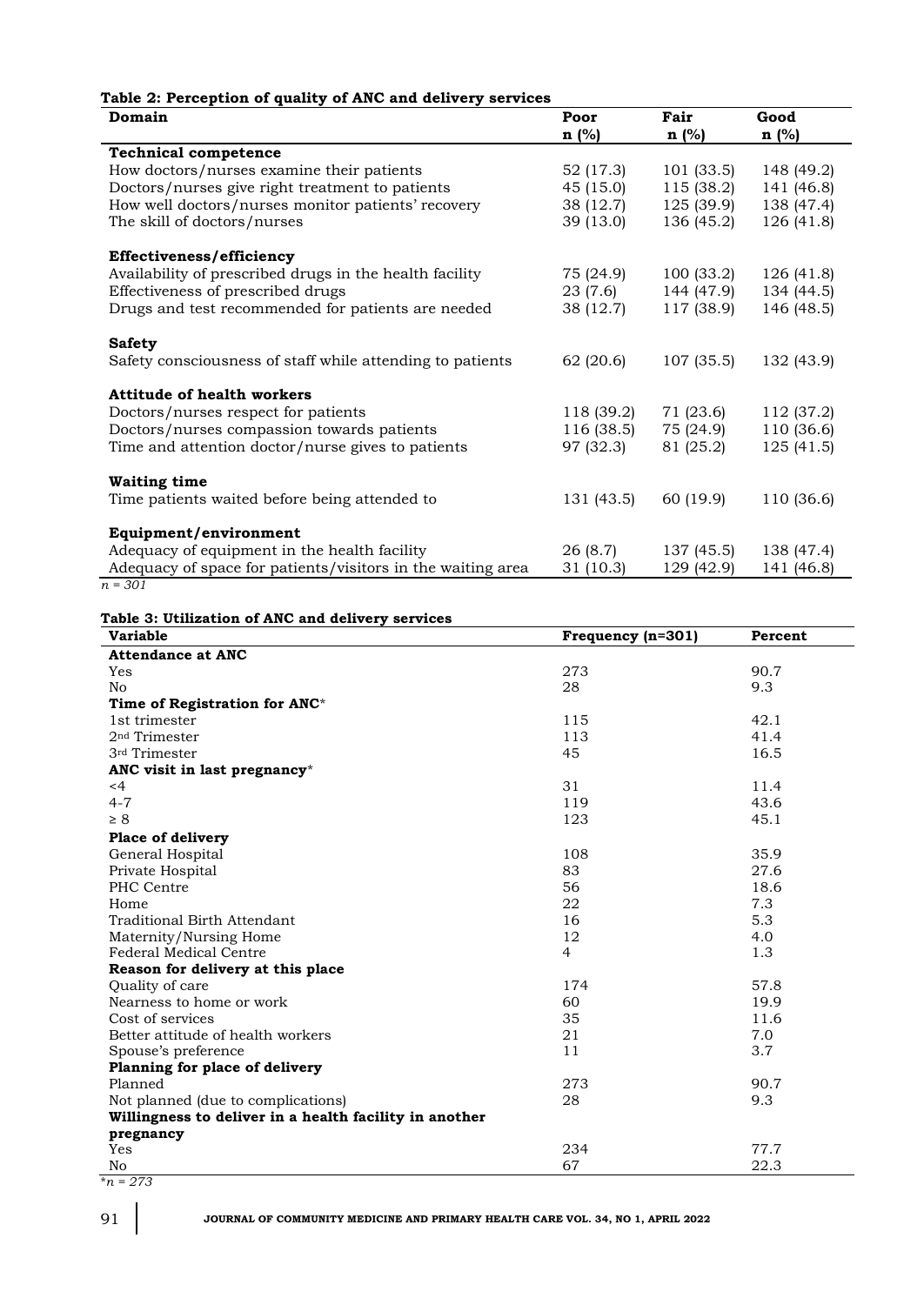| <b>Variables</b>                                                        | <b>Frequency</b><br>$(n=301)$ | Percent |
|-------------------------------------------------------------------------|-------------------------------|---------|
| Poor condition of access road to health facility                        | 152                           | 50.5    |
| Lack of means of transportation to health facility                      | 109                           | 36.2    |
| Time to nearest health facility of more than 30 minutes                 | 62                            | 20.6    |
| Cultural practice during pregnancy*                                     | 23                            | 7.6     |
| Transportation to nearest health facility $>$ $\text{\#300}$ (0.73 USD) | 12                            | 4.0     |
| No prior knowledge of ANC and delivery services                         |                               | 3.3     |

# **Table 4: Some barriers to the utilization of ANC and delivery services**

\**Cultural practices include: herbal medication, abdominal massage, piecing clothing with safety pin, avoidance of protein intake and consumption of chalk/clay.*

*naira for transport so we have to manage what we have here.*" (Participant from Oko ward).

# **DISCUSSION**

This study demonstrated that the women had varied perception of quality of ANC and delivery services. Majority of them had a good perception of technical competence of health workers, their safety consciou sness and effectiveness/ efficiency of drugs. But a good number of them had poor perception of attitude of health workers and waiting time in the health facility. However, there was a high level of utilization of ANC and delivery services. Some factors that could negatively influence the utilization of ANC and delivery services include attitude of health workers, long waiting time in the healthcare facility and cultural practices during pregnancy.

In this study, most of the women had attained at least the primary level of education. This may be explained by the fact that the study was carried out in the LGA where the state capital is located and thus dominated with civil servants and workers in government establishments.

This is very relevant for the health of women because education has a positive influence on health. Educated women are more likely to understand health risks and have better health seeking behaviour. A World Health Organization global survey on maternal and perinatal health, reported that lower levels of maternal education were associated with higher maternal mortality even amongst women who accessed care in health facilities.<sup>20</sup> Low educational status has been identified as a major barrier to the utilization of ANC services. The monthly income of women in this study was comparatively low and this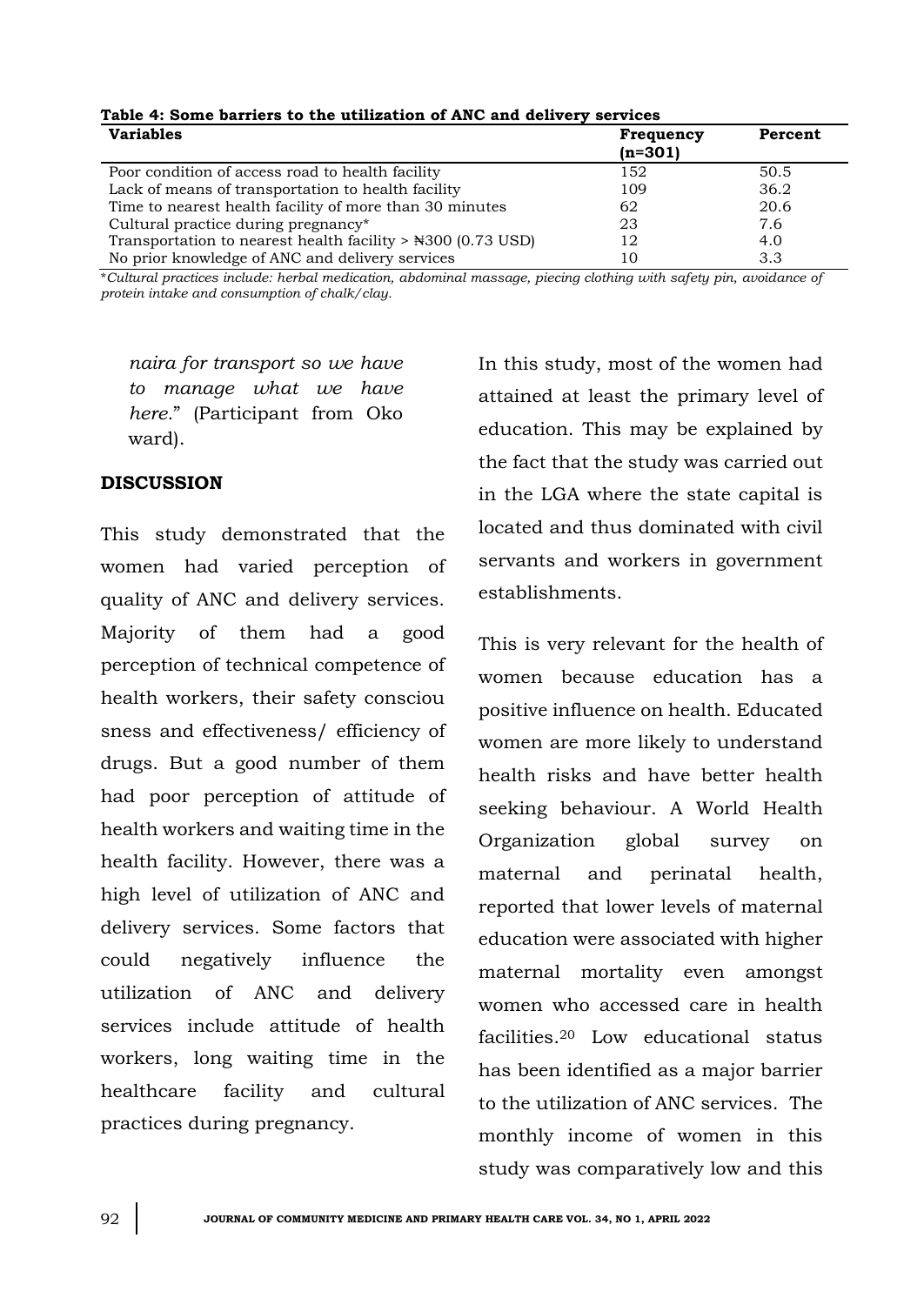could probably be because majority of them are either housewives or selfemployed. Unemployed women are less likely to utilize healthcare services due to financial constraints. A study in rural India found a correlation between household income and utilization of maternal health services.21 It has also been found in many developing countries of the world that the attainment of education and having a paid job empower mothers to utilize maternal health services.22,23

The perception about health workers' attitude and waiting time spent in the health facility by the women was generally poor in this study. This has serious implications because they could deter women from utilizing health facilities. Although, the utilization of ANC and delivery services was high in this study, one would have expected a full scale utilization of these services in a state that has been implementing free maternal health services for more than a decade. It is worrisome that the proportion of women who expressed unwillingness to deliver in the health facility in future pregnancy (22.3%) was higher than those who did not presently deliver in the health facility (12.6%). This implies that some of the women who accessed delivery services probably do not want to return to the health facilities because of their experiences. This could further increase delivery at home or in the hands of unskilled health personnel, with all the attendant health consequences. These categories of women may also give the health facilities negative publicity, because the reason for non-utilization of health facilities alluded to by some respondents in this study was based on hearsay and the experiences of others. A study carried out in Ayivu County, Uganda, reported that women were sometimes reluctant to use maternity care services because health care providers are perceived to be rude, insensitive and threatening to the young mothers.<sup>24</sup> This underscores the need for training and re-training of health workers on the need to be empathic towards patients/clients as their attitude is a driving force for utilization of services.

A higher proportion of the women who accessed ANC services in this study had eight or more visits before delivery. ANC is an important determinant of maternal health outcomes. It is the entry point to the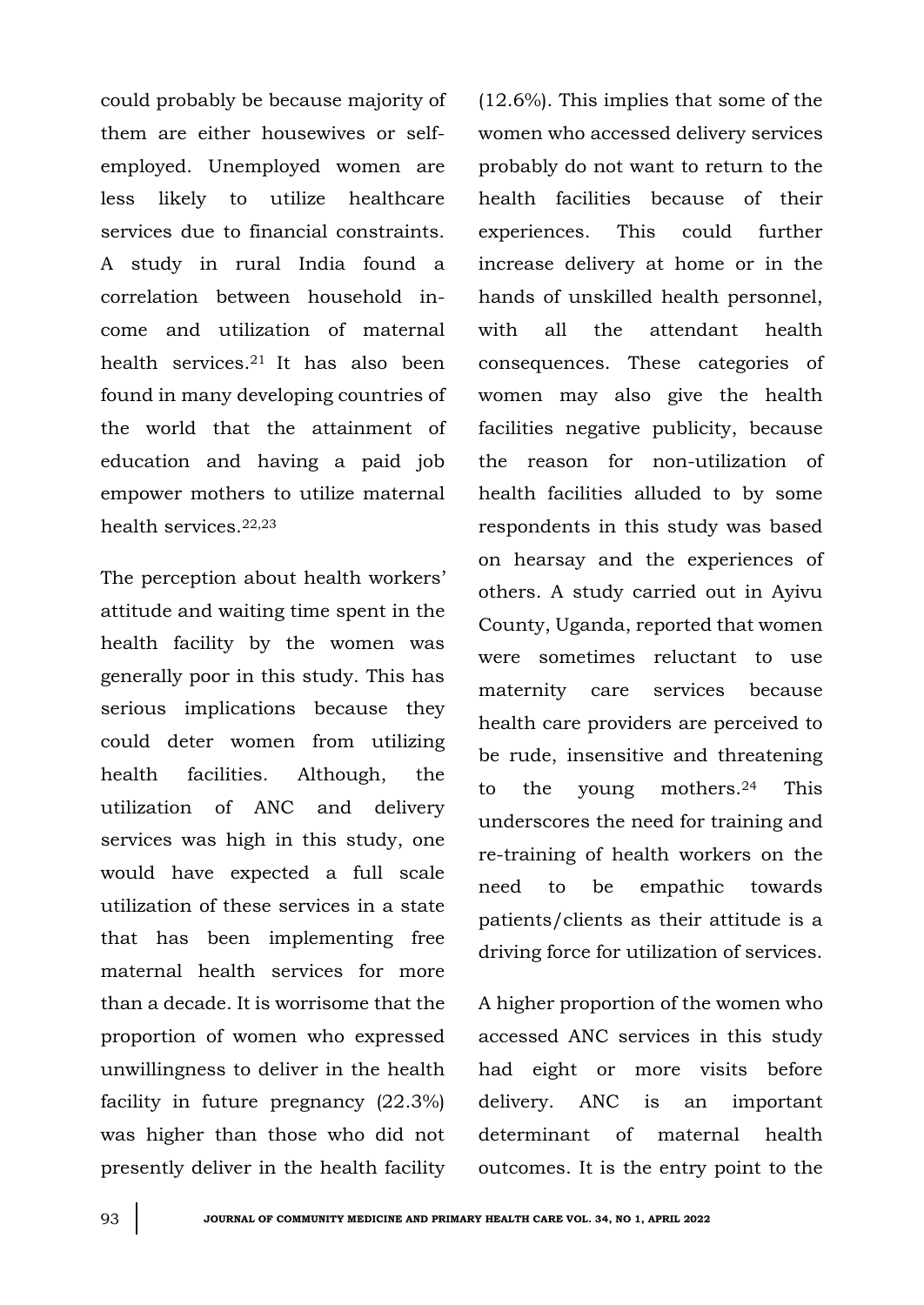health care system and determines whether a mother will deliver in a health facility. ANC thus, represents a significant opportunity to reach a large number of pregnant women. Adequate ANC by skilled health care personnel has been proven not only to reduce maternal, foetal and infant morbidity and mortality, but also result in improved maternal health status and parenting behaviours after the child is born.<sup>25</sup>

Majority of women in this study gave birth in the general hospital, followed by private hospitals. However, the few home and TBA deliveries have a high likelihood of ending in maternal death especially when complications arise because they are usually unsupervised or supervised by unskilled persons. This is a major impediment to the achievement of the targets 1 and 2 of the Sustainable Development Goals 3 which are to "reduce the global maternal mortality ratio to less than 70 per 100,000 live births by 2030" and "end preventable deaths of newborns and under-five children by 2030" respectively. Many studies across different parts of Nigeria have explored the reasons why women prefer to deliver at home or TBA even when they attended ANC and knew

the importance and advantages of delivering at the health facility. These factors that influence non-utilization of health facilities for delivery operate at individual, household, community, and state levels with the major determinants being socio-cultural factors, religious practices, distance, cost of service, long waiting time in health facilities and attitude of health workers.26-31 A qualitative study that explored reasons why women in Malawi delivered at home without skilled attendance despite receiving ANC at a health centre identified health workers' attitudes as key to women's decision to deliver at home.<sup>11</sup>

Although, majority of the respondents in this study will take less than 30 minutes to get to the nearest health facility, cost of transportation was mentioned as a barrier to utilization of health facilities. The poor condition of the roads and the socio-economic situation in Nigeria may be probably the reasons for these findings. The various cultural practices in pregnancy seen in this study may be detrimental to the health of the mother and the unborn child. These practices which are usually promoted by TBAs and community members are precursors to home and TBA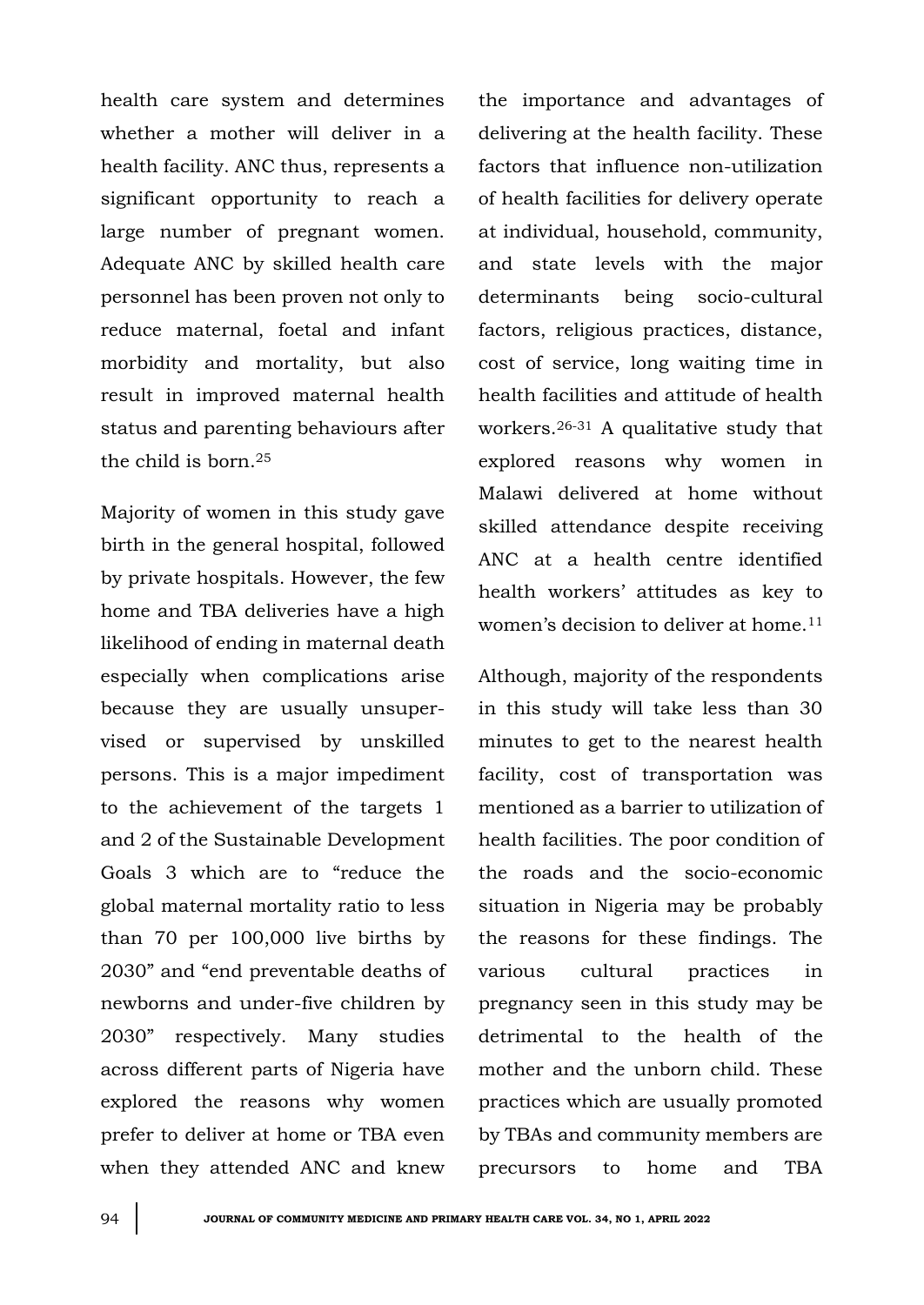deliveries. Pregnant women who engage in cultural practices such as herbal medications and abdominal massage may likely deliver at home or TBA even if they had attended ANC in the health facility. This brings to fore the imperatives for health education during ANC visits, on the dangers of cultural practices during pregnancy and the need for pregnant women to refrain from such practices. Barriers to utilization of ANC and delivery services will prevent uptake of services and result in poor maternal health outcomes. Efforts should be made to eliminate or reduce these barriers to the barest minimum, in order to enhance utilization. The high maternal mortality rate despite the presence of national and state programs (such as free maternal health care in Delta state) targeted at providing access to ANC and delivery services is worrisome and concerted efforts should be directed towards increasing uptake of these services.

**Limitations of study:** This study assessed the perception of quality of care by the participants which is not a direct measure of quality of care. The study was also limited by recall bias because some participants may have forgotten some relevant information

about their previous pregnancy. Finally, the study was prone to information bias because the researchers relied on the participants' responses which could not be verified.

**Conclusion**: This study showed that women had varied perception of quality of ANC and delivery services. Majority of them had good perception of the technical competence of health workers, safety consciousness and effectiveness/efficiency of drugs, but poor perception of waiting time in the health facilities and attitude of health workers. There was a high level of utilization of ANC and delivery services. However, few women still had home and TBAs deliver. Some cultural practices such as herbal medications and abdominal massage which could act as barriers to utilization of ANC and delivery services were also identified among the women.

To fully scale up utilization of ANC and delivery services, a system of continuous dissemination of information on the benefits of these services targeted at mothers at the community level using existing community structures should be instituted. The relevant government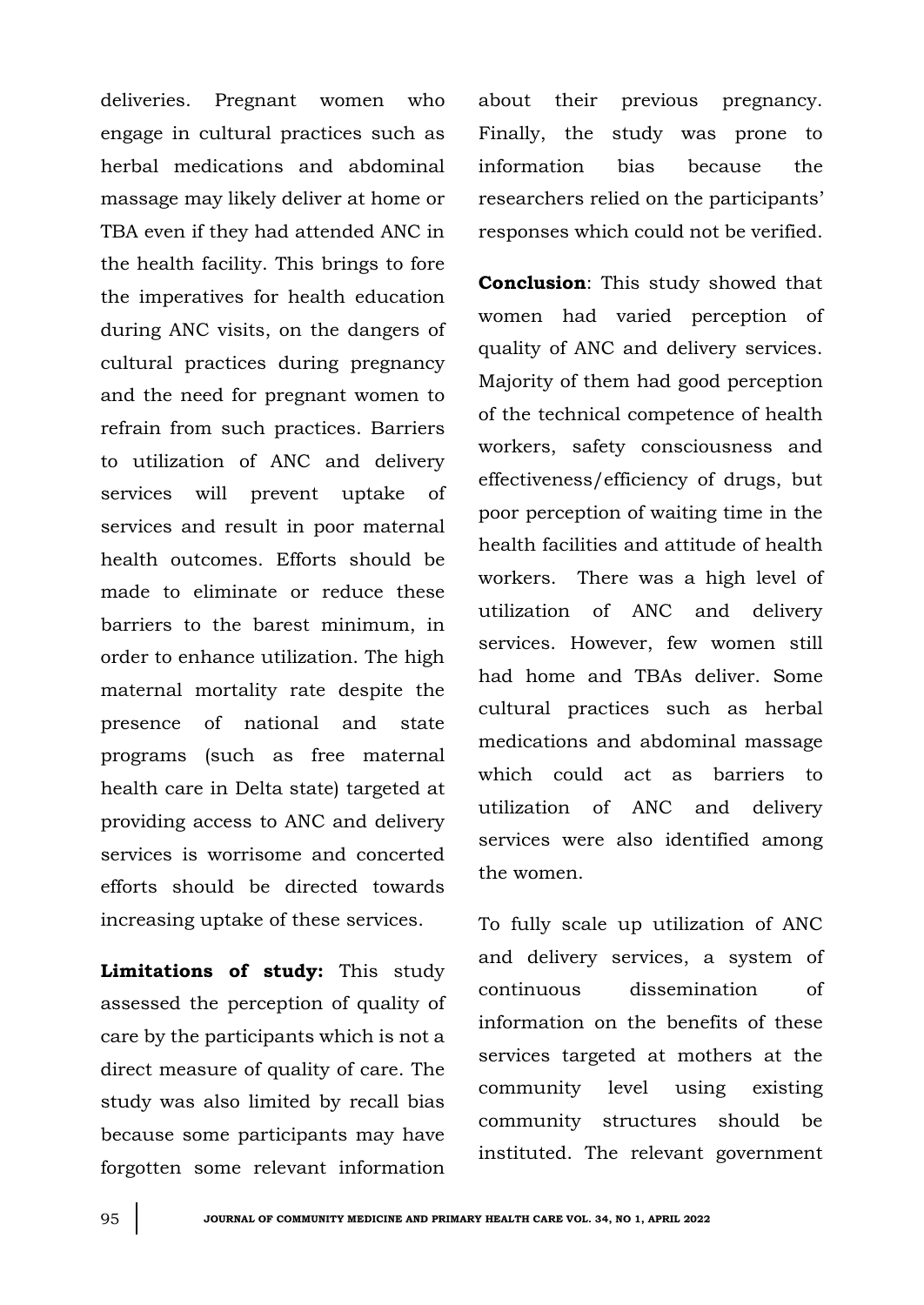agencies at all levels should adequately supervise and monitor health facilities to deliver quality ANC and delivery services devoid of long waiting time. The management of health facilities should periodically organize training programs on interpersonal relations for health workers to improve their attitudes toward clients/patients. This will go a long way in encouraging full scale utilization of health facilities and discourage traditional birth attendant and home deliveries.

**Acknowledgement:** The authors acknowledge the technical support received from the Network on Behavioural Research for Child Survival in Nigeria (NETBRECSIN).

**Conflict of interest:** The authors declare no conflict of interest.

**Authors' contribution:** OO conceptuallized the study. Both authors contributed to the design, data collection, data analysis/interpretation, preparation of the manuscript and approved the final draft for submission.

### **REFERENCES**

- 1. National Population Commission [Nigeria] and ICF International. Nigeria Demographic and Health Survey 2018. Abuja, Nigeria, and Rockville, Maryland, USA: National Population Commission and ICF International. 2019.
- 2. Adamu YM, Salihu HM, Sathiakumar N, Alexander GR. Maternal mortality in Northern Nigeria: a population-based study. Eur J Obstet Gynecol Reprod Biol. 2003; 109(2):153-159.
- 3. Alabi O, Doctor HV, Jumare A, Sahabi N, Abdulwahab A, Findley SE, *et al*. Health and Demographic Surveillance System Profile: The Nahuche Health and Demographic Surveillance System. Northern Nigeria (Nahuche HDSS): International Journal of Epidemiology. 2014; 43(6): 1770- 1780. [DOI: 10.1093/ije/dyu197.](doi:%2010.1093/ije/dyu197.)
- 4. Utoo BT, Jogo AA. Maternal mortality in South-South Nigeria: Are we getting it right? Tropical Journal of Obstetrics and Gynaecology. 2012; 29: 1: 10-15.
- 5. Wollum A, Burstein R, Fullman N, Dwyer-Lindgren L, Gakidou E. Benchmarking health system performance across states in Nigeria: a systematic analysis of levels and trends in key maternal and child health interventions and outcomes. BMC Medicine. 2015; 13: 208. [DOI: 10.1186/s12916-](doi:%2010.1186/s12916-015-0438-9.) [015-0438-9.](doi:%2010.1186/s12916-015-0438-9.)
- 6. Babatola O, Uriri A. Assessment of Maternal Health Intervention Programme of Delta State, Nigeria: Application of the U.N Process Indicators. Public Policy Administration and Research. 2013; 3(9): 62-71.
- 7. World Health Organization. Trends in maternal mortality: 1990–2015: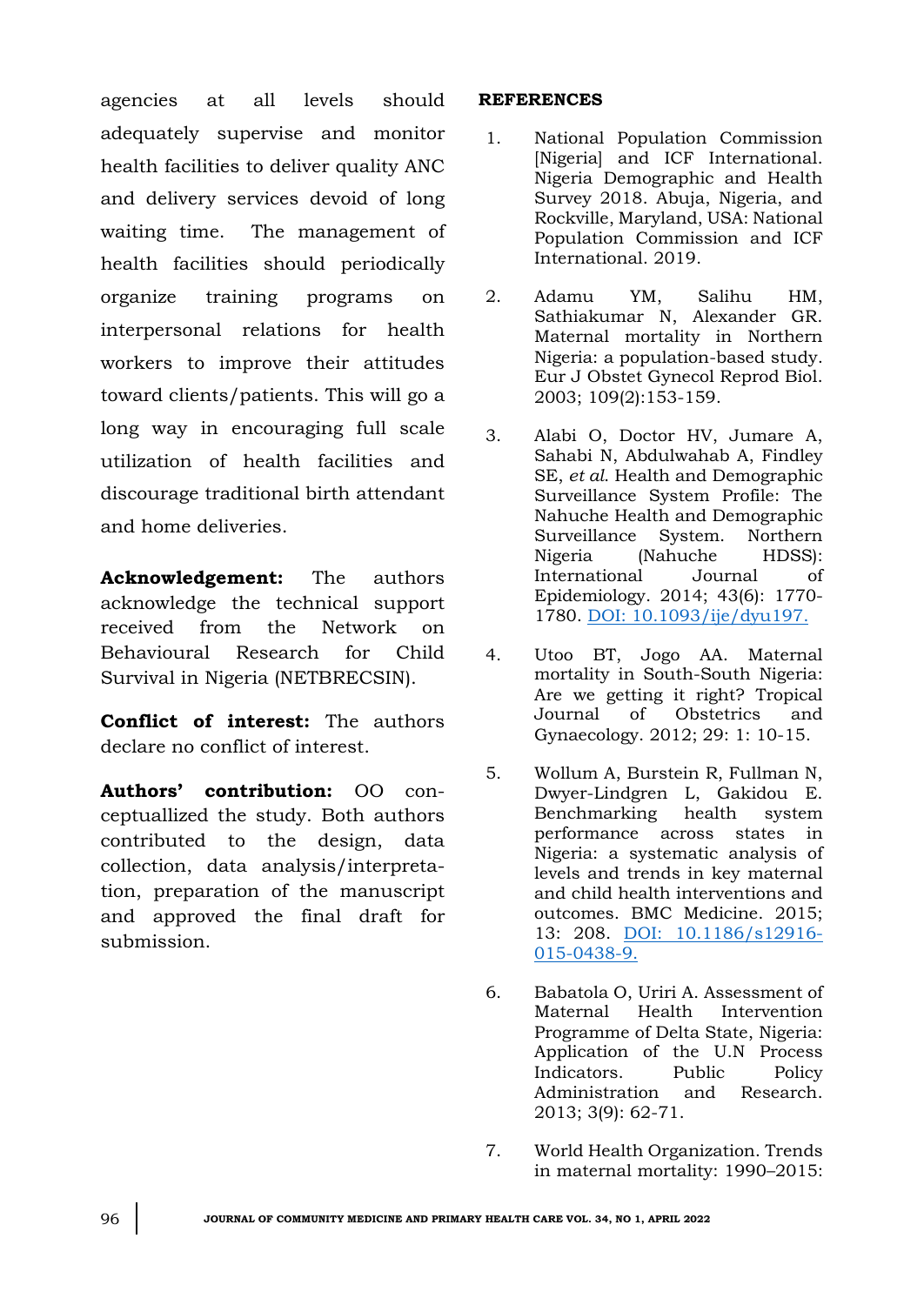Estimates from WHO, UNICEF, UNFPA, World Bank Group and the United Nations Population Division. Geneva: WHO; 2015. [Cited October 2, 2021]. Available at: [https://www.who.int/reproductiv](https://www.who.int/reproductivehealth/publications/monitoring/maternal-mortality-2015/en/)

[ehealth/publications/monitoring/](https://www.who.int/reproductivehealth/publications/monitoring/maternal-mortality-2015/en/) [maternal-mortality-2015/en/.](https://www.who.int/reproductivehealth/publications/monitoring/maternal-mortality-2015/en/)

- 8. Andersen RM. Revisiting the behavioural model and access to medical care: does it matter? J Health Soc Behav. 1995; 36(1): 1- 10.
- 9. Thaddeus S, Maine D. Too far to walk: maternal mortality in context. Soc Sci Med. 1994; 38: 1091-1110. [DOI: 10.1016/0277-](http://dx.doi.org/10.1016/0277-9536(94)90226-7) [9536\(94\)90226-7.](http://dx.doi.org/10.1016/0277-9536(94)90226-7)
- 10. Medicare: A Strategy for Quality Assurance, Volume II: Sources and Methods. [cited September 2, 2021]. Available at: [http://www.nap.edu/catalog/154](http://www.nap.edu/catalog/1548.html) [8.html.](http://www.nap.edu/catalog/1548.html)
- 11. Kumbani LC, Chirwa E, Odland JO, Bjune G. Do Malawian women critically assess the quality of care? A qualitative study on women's perceptions of perinatal care at a district hospital in Malawi. Reproductive Health. 2012; 9(1): 30. [DOI:](doi:%2010.1186/1742-4755-9-30.)  [10.1186/1742-4755-9-30.](doi:%2010.1186/1742-4755-9-30.)
- 12. Asadi-Lari M, Tamburini M, Gray D. Patients' needs, satisfaction, and health related quality of life: Towards a comprehensive model. Health Qual Life Outcomes. 2004; 2: 32. DOI: [10.1186/1477-7525-2-](doi:%2010.1186/1477-7525-2-32.) [32.](doi:%2010.1186/1477-7525-2-32.)
- 13. Okonofua F, Ogu R, Agholor K, Okike O, Abdus-salam R, Gana M, *et al*. Qualitative assessment of women's satisfaction with maternal health care in referral hospitals in Nigeria. Reproductive Health. 2017; 14: 44. [DOI](file:///C:/Users/Dr%20Omuemu/Desktop/for%20printing/Undergrad%20lect%202022/JCMPHC%2034(1)%20April%202022/DOI%2010.1186/s12978-017-0305-6)  [10.1186/s12978-017-0305-6.](file:///C:/Users/Dr%20Omuemu/Desktop/for%20printing/Undergrad%20lect%202022/JCMPHC%2034(1)%20April%202022/DOI%2010.1186/s12978-017-0305-6)
- 14. Oyovwe P, Woolhead G. Exploring health care professionals' and women's perspectives on the barriers to maternal health services: a qualitative study in Eku Town of Delta State, Nigeria. AIMS Public Health. 2021; 8(1): 154- 171. [DOI:](doi:%2010.3934/publichealth.2021012.)  [10.3934/publichealth.2021012.](doi:%2010.3934/publichealth.2021012.)
- 15. Canback Global Income Distribution Database. CanbackDangel. [Cited September 2, 2021]. Available at: [https://en.wikipedia.org/wiki/Del](https://en.wikipedia.org/wiki/Delta_State#cite_note-C-GIDD_GDP-2) [ta\\_State#cite\\_note-C-GIDD\\_GDP-](https://en.wikipedia.org/wiki/Delta_State#cite_note-C-GIDD_GDP-2)[2.](https://en.wikipedia.org/wiki/Delta_State#cite_note-C-GIDD_GDP-2)
- 16. Federal Government of Nigeria. Legal Notice on Publication of the details of the breakdown of the National and State Provisional Totals 2006 Census. Federal Republic of Nigeria Official Gazette. 2007; 94(24): B94.
- 17. Cochran WG. 1963. Sampling Techniques, 2nd Ed., New York: John Wiley and Sons, Inc.
- 18. Dairo M, Owoyokun KE. Factors affecting the utilization of antenatal care services in Ibadan, Nigeria. Benin J Postgrad Med. 2010; 12(1): 1-6. [DOI:](http://dx.doi.org/10.4314/bjpm.v12i1.63387)  [10.4314/bjpm.v12i1.63387.](http://dx.doi.org/10.4314/bjpm.v12i1.63387)
- 19. Karim RM, Abdullahi MS, Rahman AM, Alam AM. Identifying role of perceived quality and satisfaction on the utilization status of community clinic services; Bangladesh content. BMC Health Services Research. 2016; 16: 204. [DOI 10.1186/s12913-016-1461-z.](file:///C:/Users/Dr%20Omuemu/Desktop/for%20printing/Undergrad%20lect%202022/JCMPHC%2034(1)%20April%202022/DOI%2010.1186/s12913-016-1461-z)
- 20. Karlsen S, Say L, Souza J, Hogue CJ, Calles DL, Gülmezoglu AM, Raine R. The relationship between maternal education and mortality among women giving birth in health care institutions: Analysis of the cross sectional WHO Global Survey on Maternal and Perinatal